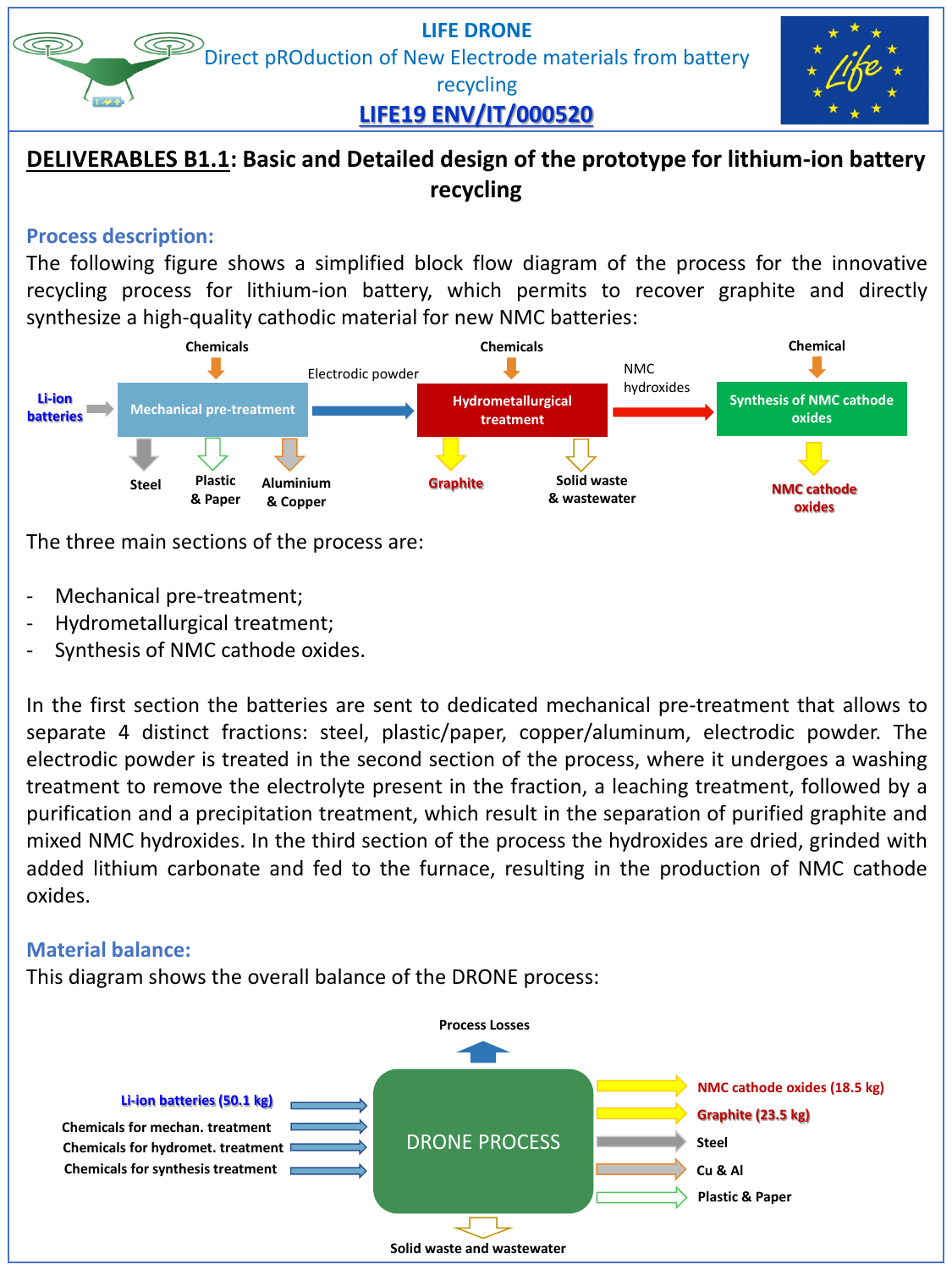**LIFE DRONE** Direct pROduction of New Electrode materials from battery recycling



# **LIFE19 ENV/IT/000520**

## **DELIVERABLES B1.1: Basic and Detailed design of the prototype for lithium-ion battery recycling**

#### **Production capacity:**

- ❖ The pilot plant has been designed to works in batch
- ❖ Mechanical section plant capacity: 200 ton/y of batteries
- ❖ Hydrometallurgical-synthesis section plant capacity: 30 kg of electrode powder per batch
- ❖ Graphite total production: 470 kg
- ❖ NMC oxides total production: 660 kg
- ❖ Batteries necessary to support the demonstration campaign: 3000 kg

### **Basic & Detailed design of equipment and instrumentation:**

After defining the operations to be performed and the production capacity of the prototype, it was possible to define and design the most suitable equipment and instrumentation to carry out the operations necessary to obtain the product of interest.

The mechanical pre-treatment will consist of a system for grinding safety the batteries, a vibrating sieve for the fine/coarse fraction separation, a magnetic separator belt, for separating magnetic metals from the non-magnetic fraction, and a dedicated unit to separate non-magnetic metals (Cu, Al) from non-metals (paper and plastic).

The hydrometallurgical treatment is composed of a washing system, of leaching reactor for the treatment of the electrodic powder and the impure graphite, a reactor for the purification treatment, a reactor for the precipitation of the target hydroxides. Various solid-liquid filtration systems are placed in between the different reactors to separate liquid phases from solid phases.

The synthesis of NMC cathode oxides section, is composed of a dryer, where the residual liquid content of the solid cake of mixed hydroxides is removed, a grinder, which reduces and homogenizes the size of the solid particles of the hydroxide and lithium carbonate to the suitable particle size distribution, and a furnace, where the NMC cathode oxide is produced.

In addition, there are three distinct abatement systems: the first consisting of a bag filter, a scrubber and activated carbon for the mechanical section, the second consisting of two scrubbers for the hydrometallurgical section and finally the third consisting of a filtration system for the synthesis section.